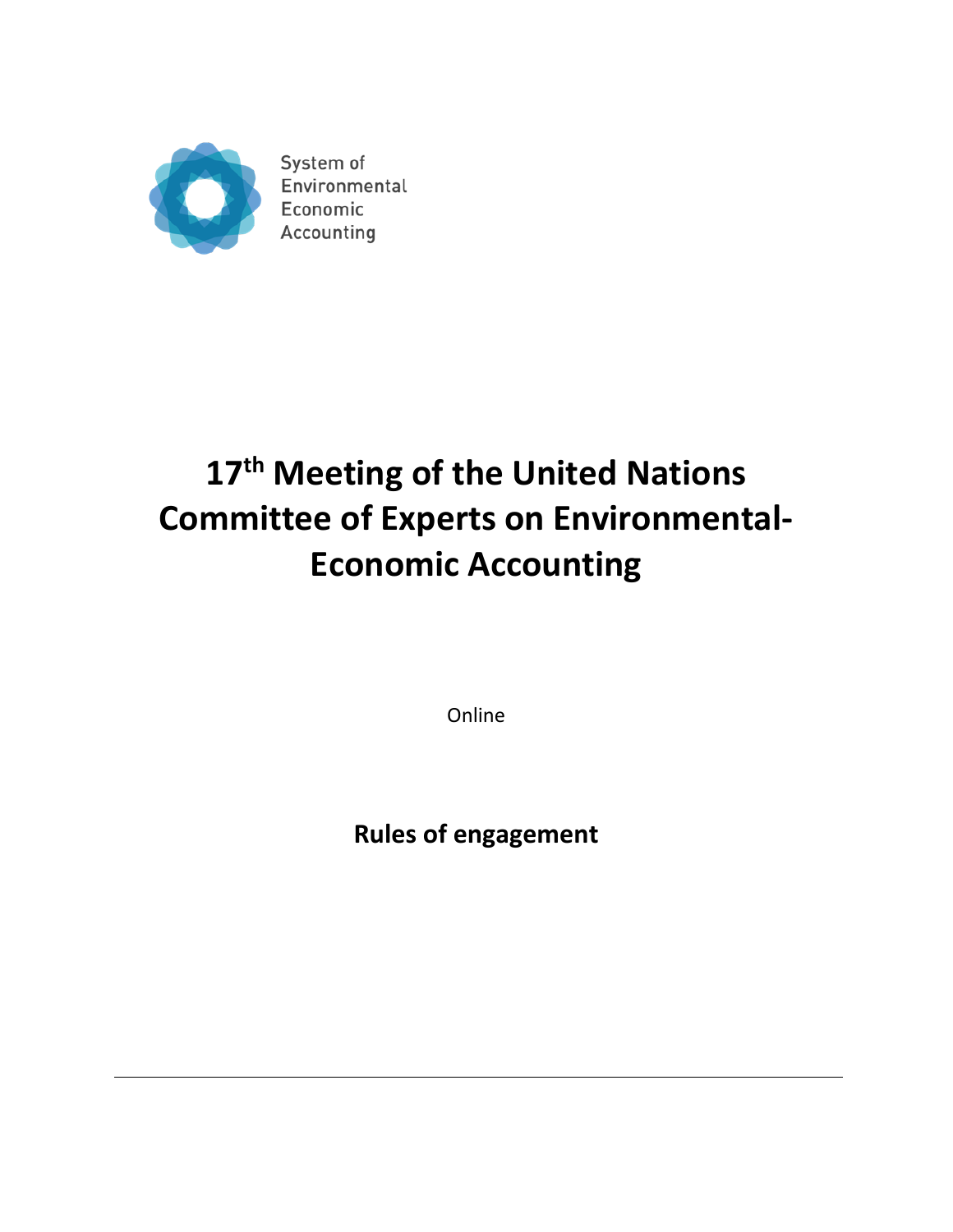## RULES OF ENGAGEMENT FOR THE 17TH MEETING OF THE UNCEEA

To ensure the virtual meeting runs as smoothly and effectively as possible, we would like to suggest the following ground rules.

## Zoom as video conferencing tool

We will use Zoom as our video conferencing tool. To use the software, all you need to do is click on the link provided in the meeting invitation. You may be asked to accept a client application. If you have difficulty accepting it, you may use the browser version of Zoom. *If possible, however, refrain from using the browser version and try to use the client application, since the browser version has some limitations.*

The best browsers for Zoom are Chrome and Edge. All others have some limitations. Therefore, please make sure you have Chrome or Edge and make it the default browser for the period of the meeting. You may also use your smartphone or tablet to join the meeting. In the past, participants have often had success in connecting to Zoom with their smartphone or tablet when their computer has not worked.

Please note that the meeting organizers are unable to provide technical support with Zoom or any other connection issues. For technical support you will need to contact your own IT support. You can also set-up a free Zoom account at **zoom.us** and test it yourself in advance.

## Ensure access to a stable internet connection

Please test your connection prior to the meeting to avoid running into problems during the discussion. While we would appreciate it if everybody uses the video function, please consider joining the meeting solely through the audio function if your internet connection is weak.

## Providing statements

We welcome everyone's active engagement and contributions in the meeting. However, there will be a quite large number of participants in the meeting, and the time is limited. Therefore, **please keep your interventions to 2 minutes, maximum**. In addition, please space out your interventions so that all have an opportunity to speak.

**If there are multiple representatives attending from your country or organization, kindly coordinate your responses as much as possible and limit the number of speakers per country.** If possible, try to designate 1-2 persons as speakers.

To make your intervention or ask a question, you may either raise your digital hand or use the chat box (see below for greater explanation). Please note that we encourage spoken

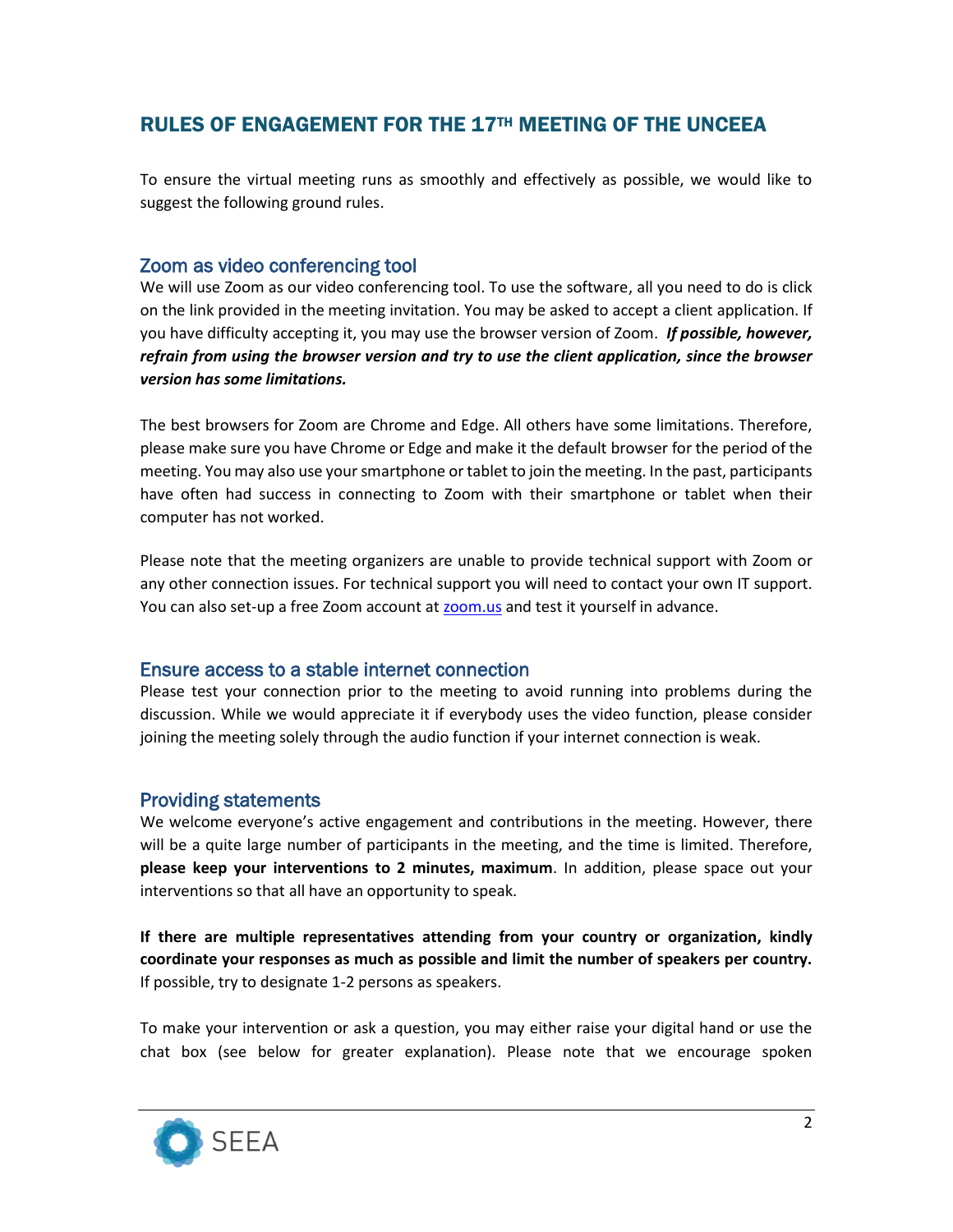interventions. Please consider reserving the chat box for short concise interventions, such as voicing agreement or support, or if you have a poor audio connection.

## Raising your hand and using the chat box

Raise your digital hand. For this, you have to click on the participants icon at the bottom of your screen. A window with names of participants will appear. At the bottom of the window, you will see several icons, including one of a hand (see below). Click on that once, and your raised hand will appear to the participants and host. Since many might have raised their hands, the host will move from hand to hand until you get your turn. After you are given the chance to make your contribution, please click on the hand icon again to lower your hand.

Send a chat message. In the same menu bar next to the participants icon, you will find a chat icon (see below). Click that and a chat window will open. You can enter your comments or question there. By default, the chat message will go to everyone and that is the recommended setting in most cases. However, if you wish to message someone specific, then click on the arrowhead next to "everyone" and select the participant(s) you wish to write to. Do remember, that once you message a particular participant, that person will become the default message recipient. So subsequent messages sent by you will go only to that person, and the meeting host will not be aware of it. So, when necessary, change the default to everyone or specifically to the host.